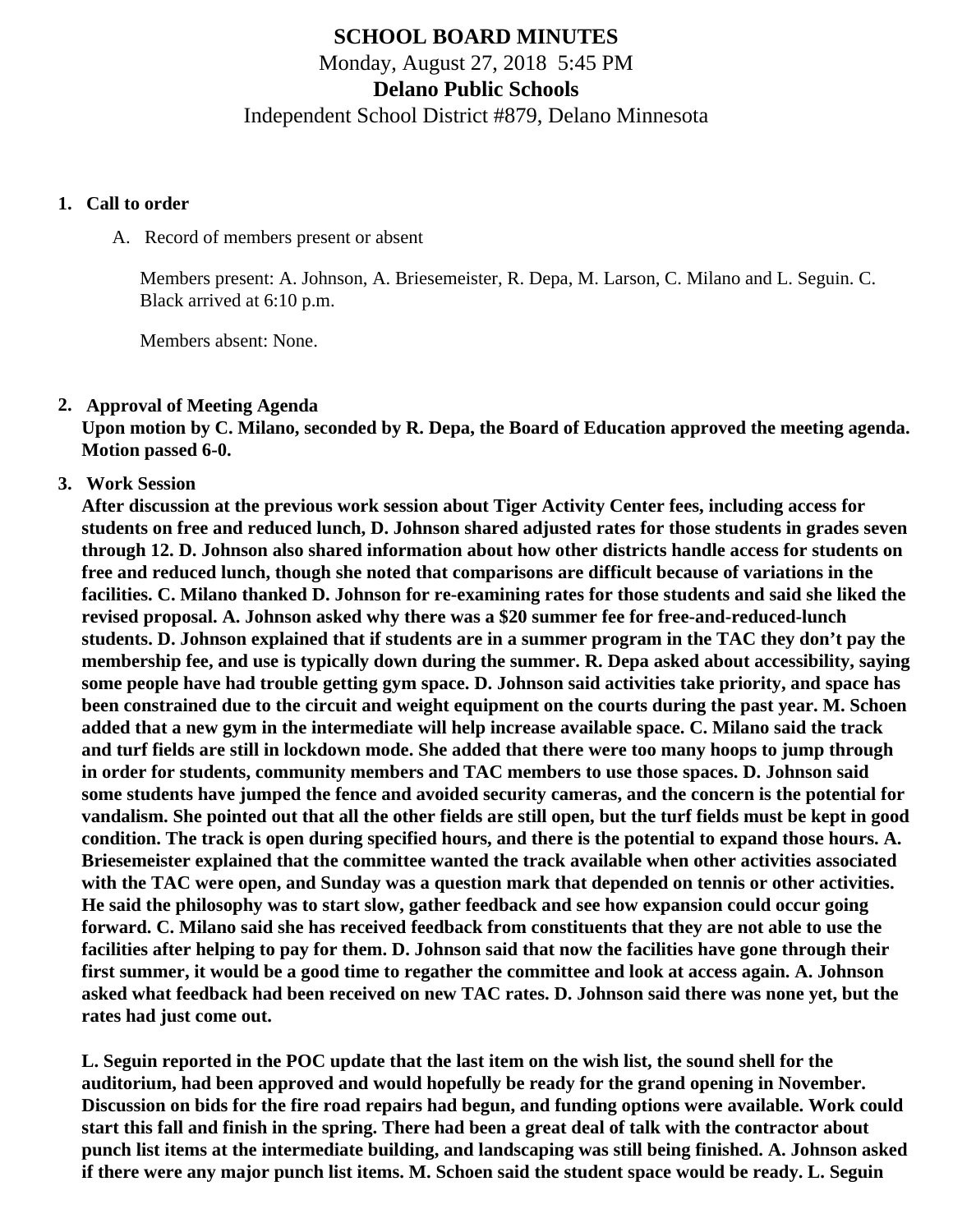**said there would be some training on the operable walls. M. Schoen said the project budget would be at zero by the end of construction, but punch list items and checks like 11-month walk-throughs would continue well after official construction was complete. In all, he said the project was in good shape and contingency items were accounted for.**

**M. Schoen also provided a safety update. He explained that each school is applying for state safety grant funds, which could help with projects like the secured vestibules. Each building will operate as it did last year until everything is in place in terms of equipment and protocols. The process would take time, but M. Schoen said it would be best to make sure all was done right. Another safety item is that the Wright County Sheriff's Office is looking at placing an office location at Delano High School, which will increase the security presence before and after school hours. That model is something that could spread countywide and statewide, and M. Schoen said the district is excited about the possibility. Beyond secured vestibules and police presence, M. Schoen said the most effective safety measure is to cultivate strong relationships between students and staff so students feel comfortable talking about issues. R. Depa asked if parents would be notified about the presence of police in the school. M. Schoen said there would be notification after Wright County formally agrees to the arrangement.**

**M. Schoen briefly discussed research on school board listening sessions. In some cases schools have held listening sessions in conjunction with outside partners, such as the sheriff's office cooperating with Monticello schools on the topic of safety. Such an arrangement might be a good way to first test listening sessions in Delano. Discussion will continue on the matter.** 

**M. Schoen informed the board that action would be needed to finalize the easement for the fiber project. An easement release would also be needed for a foot path that no longer exists. A. Johnson asked about the expense of the fiber cable. M. Schoen said the cost was just under \$100,000 and two or three bids were received. Charter Cable came in with a very reasonable number. M. Larson clarified that the fiber is outside the bond project and the board did not act on it. M. Schoen said the current service is not meeting the needs of the Community Education building, and the cost of installing fiber will be covered within six years. The installation will also allow the use of one phone system for the whole district.**

**M. Schoen shared information about a bond issue for Wright Tech Center. He said problems were discovered with the Wright Tech building after a minor tuck pointing project was planned. A paint layer had been applied about 10 years ago to deal with a moisture issue in the building, but the paint didn't allow the building to breathe and moisture was trapped within the walls. As a result, steel within the walls was beginning to corrode, especially in the 1972 portion of the building. Repairs are planned, but an original bid of \$170,000 had grown to more than \$650,000 due to the extent of the problem. M. Schoen said the member districts agree that repairs are needed, but funding will be difficult. Wright Tech could deplete its fund balance, or could spend down some savings and also bond. A committee of member districts advised Wright Tech not to spend down its savings completely, but to bond for some of the dollars. The bond won't change the contributions the districts make. Wright Tech will craft resolutions for the districts to allow the bond, which will give authorization up to \$750,000. M. Schoen said that while the district's contribution won't change, Wright Tech will now need to budget for debt service and pay the bond off over the next decade. R. Depa asked if there would be an impact on taxpayers. M. Schoen said there would not, but Wright Tech would have less money available for other projects. A. Johnson asked about safety for the students in the meantime. When the problem was first discovered students were kept out of the building for a week, but Wright Tech has started the school year as planned.**

**Upon motion by R. Depa, seconded by A. Briesemeister, the Board of Education called the meeting to recess at 6:26 p.m. Motion passed 7-0.**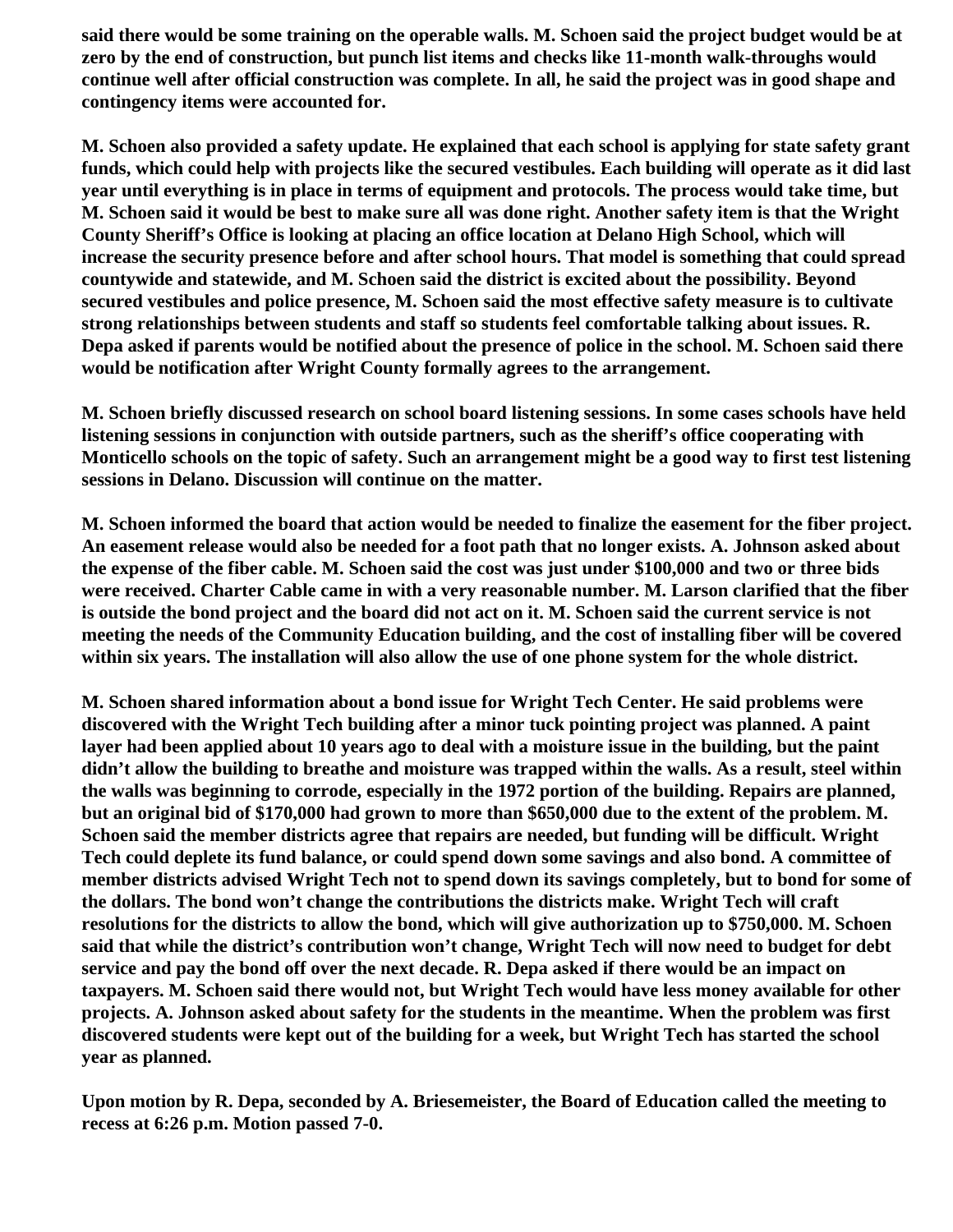Board Chair M. Larson called the meeting out of recess and to order at 7 p.m.

### 4. Pledge of Allegiance

5. Program Review - [Wellness Committee Updat](/./docs/district/2018_19/School board items/August 2018/Full_Final_2017_18_Wellness_repo.pdf)e Steve Schauberger)

S. Schauberger provided a review of the work done by the district's Wellness Committee. In one area, the committee gathered information to see how well the district was complying with Policy 533 and the Hunger Free Kids Act. The main tenants of the policy, he said, were to abide by the Hunger Free Kids Act, nutritional education and promotion, physical activity, and the effective communication of the results. S. Schauberger said the district excelled in food service, nutrition promotion and awareness, and physical activity. There is a healthy absence of gratuitous food and beverage marketing. One action the district took last year was to cut ties with a vending machine provider that did not meet guidelines for healthy snacks. S. Schauberger explained that the committee of 16 members met three times during the year and also discussed mental health and social media, and peer conflict. Each building has developed goals for the next two or three years, and will hope to see progress this year. The elementary, for example, wants to put a wellness tip in each of its newsletters and communicate with parents the choices of snacks that meet the federal guidelines. Another goal was to promote healthy snacks. The intermediate intends to provide activities for students to join on Wednesday mornings that talk about relationships, peer conflict and how to make good choices on social media. The high school is considering health challenges and incentives for students to accomplish healthy tasks, and wants to acknowledge and reward healthy accomplishments. Another idea was a staff incentive program to recognize staff who attend fine arts and sports activities that help build relationships with students.

Milano recommended a wording change and said she loved the creating thinking, and awareness of mental health and social media components. She asked what methods were used to gather data. S. Schauberger said Google Docs were used, as well as conversations with staff. A scope of activities was examined ranging from physical education, Community Education and the Minnesota Department of Education. He added that volunteer groups are filling the vending machine gap until a suitable replacement is found. A. Briesemeister asked why the intermediate's goal included social media, but the high school's did not. S. Schauberger said the high school was aware of that as an issue, but other factors became higher priorities across the range of grades seven to 12.

### 6. Consent Agenda

Upon motion by L. Seguin, seconded by A. Briesemeister, the Board of Education approved the Consent Agenda. Motion passed 7-0.

- A. School Board Minutes
	- 1. [July 23, 2018](https://www.delano.k12.mn.us/pb/app/agenda/minutes/175)
- B. Financial Affairs
	- 1. [Current Budget Status with Year-to-Date Adjustm](/./docs/district/Business_Office/Budget_Report_Aug_18.pdf)ents
	- 2. [Investment Transactio](/./docs/district/Business_Office/July_2018_Investments.pdf)ns
	- 3. [Construction Bond Investment Transacti](/./docs/district/Business_Office/Bond_Investment_schedule_July_18.pdf)ons
	- 4. [Wire Transfer](/./docs/district/Business_Office/July_2018_Wire_Transfers.pdf)s
	- 5. [Minnesota Liquid Asset Fun](/./docs/district/Business_Office/July_2018_LAF.pdf)d
	- 6. [Cash Repo](/./docs/district/Business_Office/July_2018_Cash_Report.pdf)rt
	- 7. [Revenue Report by Fu](/./docs/district/Business_Office/Rev_by_Fund  Copy 1.pdf)nd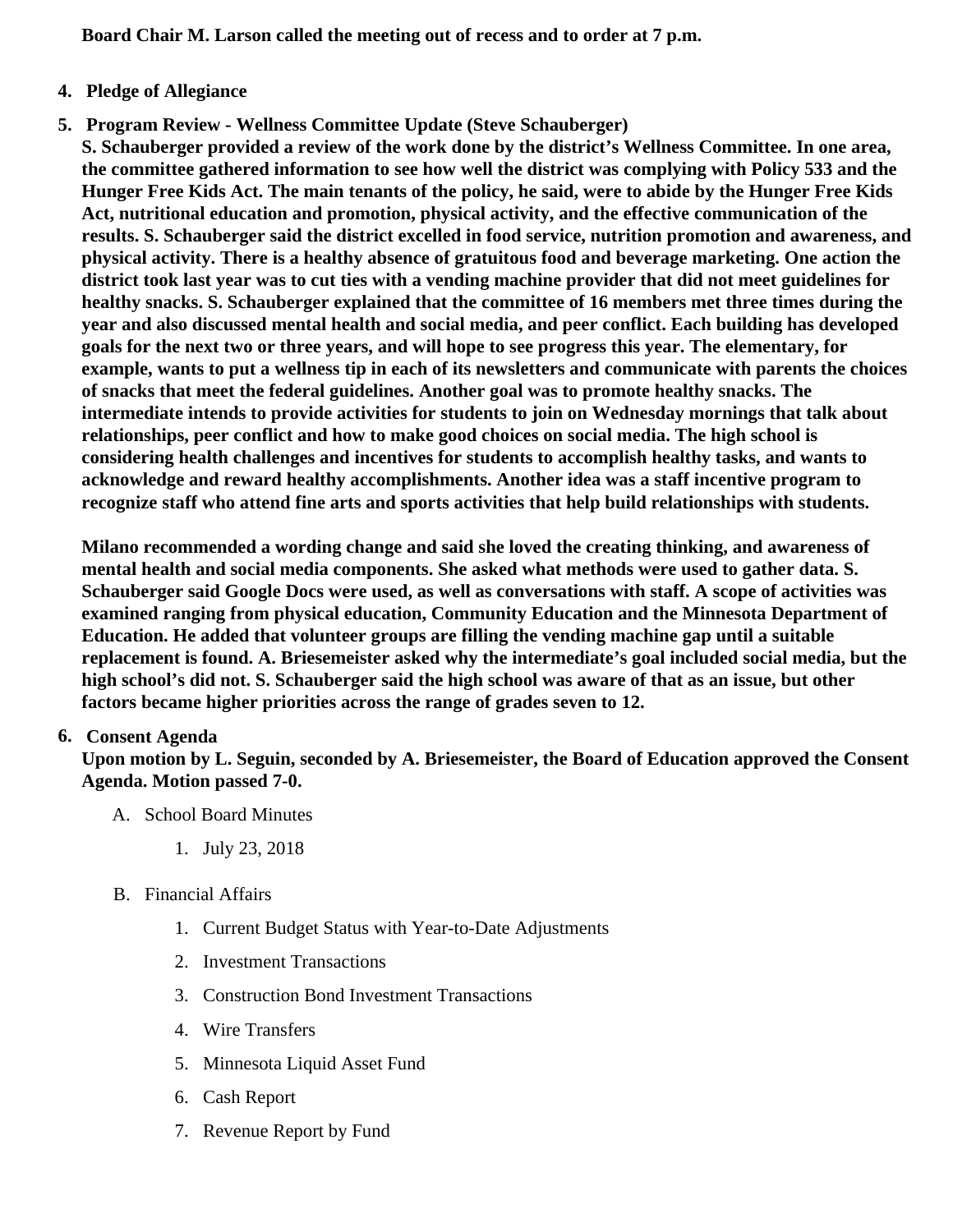- 8. [Expense Report by Fu](/./docs/district/Business_Office/Exp_by_Fund  Copy 1.pdf)nd
- 9. [Expense Report by Progra](/./docs/district/Business_Office/Exp_by_Program  Copy 1.pdf)m
- 10. [Expense Report by Obje](/./docs/district/Business_Office/Exp_by_Object  Copy 1.pdf)ct
- 11. [List of Bills Presented for Payme](/./docs/district/Business_Office/Monthly_Bills_Pd.pdf)nt
- 7. [Resolution for Acceptance of Gifts](/./docs/district/Business_Office/Resolution_for_Acceptance_of_Gif.18  Copy 1.pdf)

Upon motion by R. Depa, seconded by L. Seguin, the Board of Education approved the Resolution for Acceptance of Gifts. Motion passed 7-0.

8. [Personnel Matters](/./docs/district/HR/08_27.18 personnel.pdf)

Upon motion by R. Depa, seconded by A. Briesemeister, the Board of Education approved the consent portion of the Personnel Matters. Motion passed 7-0.

- 9. Public Comment: School patrons are given the opportunity to address the school board regarding items that are not on the agenda. All patrons will be asked to state their name and address for the record. No comments.
- 10. Administrative Reports
	- A. Superintendent

M. Schoen provided an update on the building project. Construction was complete on the intermediate school, and the final projects were underway in the high school and on target to finish by the end of 2018. All bond dollars will be spent when the project is done, but consultants and members of the construction team will remain on site in the months following December to close out the project. Most work has a one-year warranty, so there is an 11-month walk-through planned. M. Schoen said the priority is getting academic areas in use, then focusing on auxiliary sites. M. Scho said a related item was safety, and that the district is aiming to strike a balance to be both safe and welcoming. A project to create secured vestibules will take time to do right, but is underway. He added that the Wright County Sheriff's Office deputies who patrol Delano are looking at having their office in the high school to increase police presence, a model that could become widespread. M. Schoen reiterated that the best way to ensure safety is for adults in the schools and students to ha strong relationships and have conversations before bad situations arise. M. Schoen also explained the district is entering the fifth year of its five-year Strategic Plan. During the second half of this year administrators will take a look at what is working, what needs to be changed, and what is complete in terms of the four pillars in order to outline the way forward for the next five years. That process, and the completion of the physical building projects, offers an opportunity to study the best ways to continue and create opportunities for students.

- B. Principals:
	- 1. Mr. Voight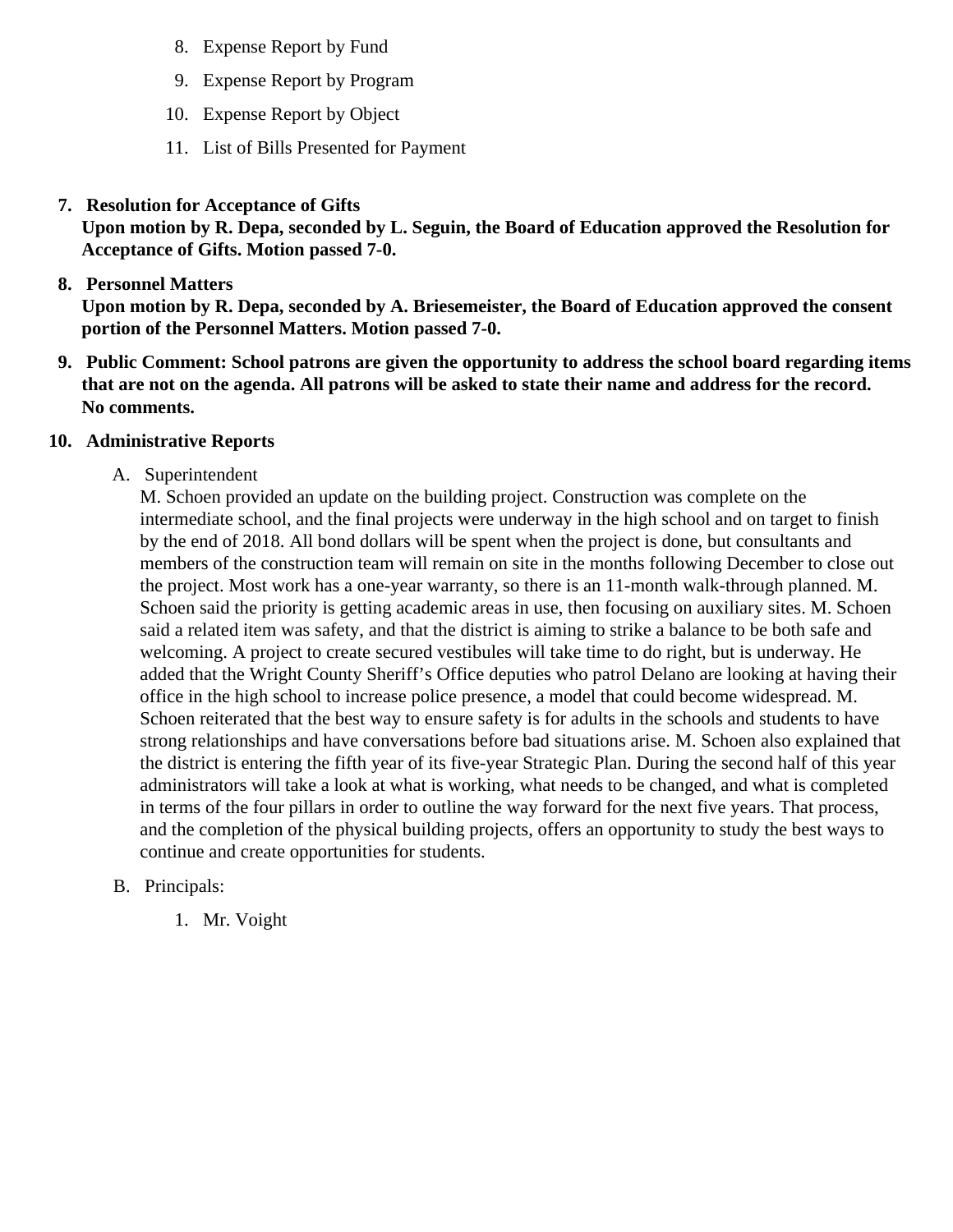B. Voight said there was a great deal of excitement surrounding the start of the year at Delano Intermediate, which has been two years in the making, and that there are a lot of things to discover in the months ahead. He said the theme for the staff workshop week has been "Embrace the Discovery." While staff has been working hard to prepare, he said there are inevitably things will arise that have not been planned for, and that some plans may need to be adjusted in practice. He expected big crowds for the upcoming open house. He thanked the people who have made the school a possibility, and the community for its financial support. He also thanked those who have served on planning committees and consultants from ICS. In particular he thanked staff members Melissa Koch, Debbie Findley and Joe Hitchings for their work in getting the new building running.

2. Dr. Heil

S. Heil said the high school staff is having fun in the midst of challenges to create the new 7- 12 high school. Part of the process is creating a new Tiger Way philosophy: Teamwork, Inclusion, Grit, Excellence and Respect. S. Heil said the renovated high school is a beautiful building, and care must be taken to keep it that way. Fall activities had started and S. Heil encouraged people to come out and watch. Big crowds were expected for the open house because of teacher relocations within the high school. In general, S. Heil said students in grades seven through nine were located on the east side of the building, with mixed spaces in the middle and grades 10-12 on the west side. In closing, S. Heil said he was looking forward to a fun year of transition in the high school.

3. Mr. Schuler

D. Schuler said staff has returned to prepare for the year with a great deal of enthusiasm. The departure of fourth grade has allowed staff to purge unused items from their 28-yearold building, and he said that coming back to a re-organized building had been refreshing. D. Schuler said enrollment is currently at about 674 students. Kindergarten and first grade have about 153 students each, while there are around 185 in grades two and three. Grades that have recently departed were in the 200s. From the numbers, D. Schuler said 27 students have moved into the elementary and 22 have left, and the five-student net gain was lower than usual. D. Schuler thanked Lucas Esler and his custodial staff for their work in maintaining the building over the summer months. While there was no construction, the building did host summer school, which included 120 students and 20 staff members. This year every summer school teacher was from the Delano district, which D. Schuler said was very valuable. He also shared about some staff development efforts over the summer.

#### C. Business Manager

M. Reeder reported that five candidates had filed for four open school board positions. She also said the ad for snowplowing proposals was scheduled for release, and that the preliminary levy will be presented for approval at the September board meeting.

D. Community Education Director